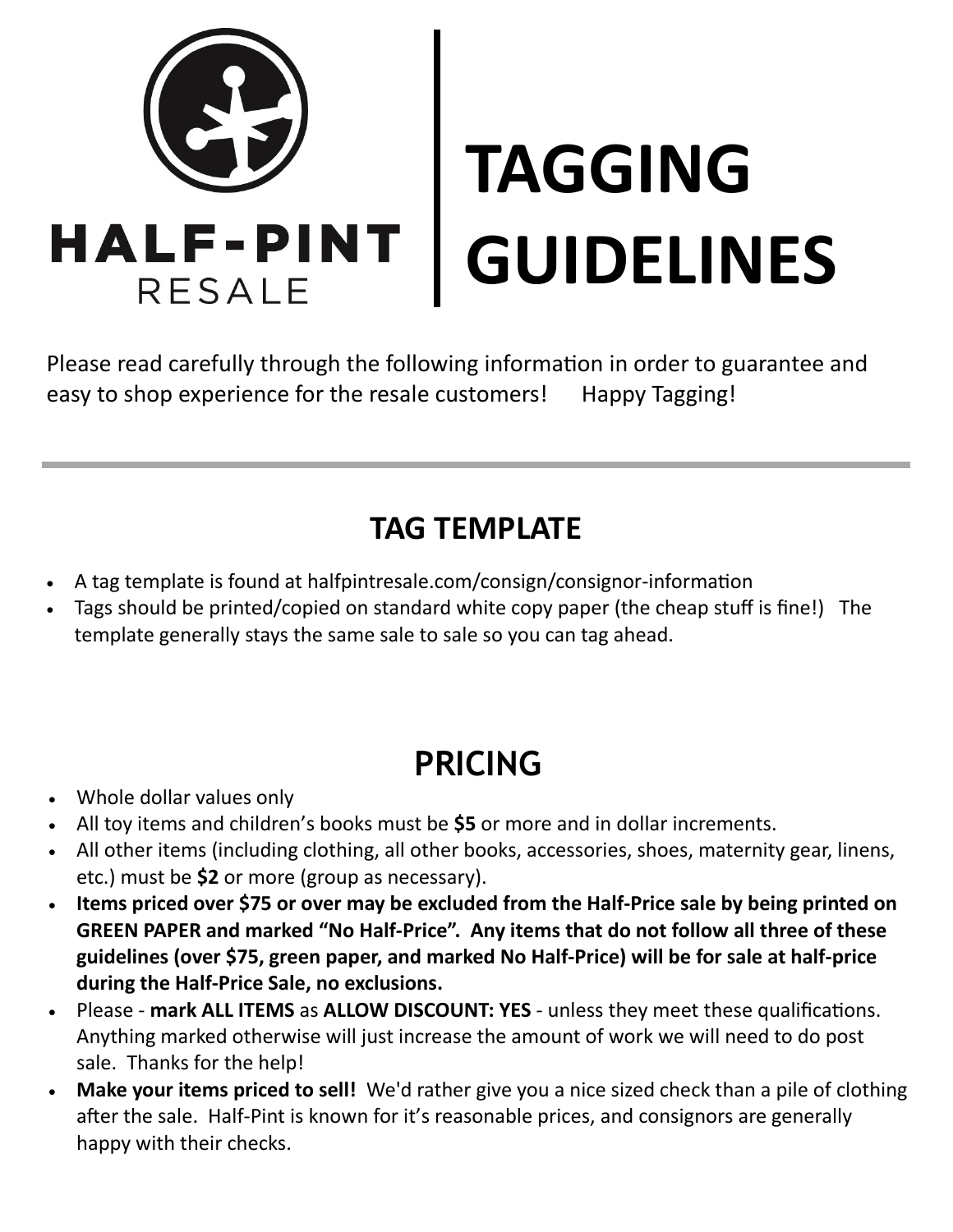### **BARCODING**

**Barcoding is good for you as a Consignor for the following reasons:** Increased accuracy at checkout (no worries about your handwriting!), increased accuracy at Data Entry (no room for even the smallest of human error), potentially quicker checks with less to reconcile post sale.

- **To link the tag to your consignor number, all tags need to be barcoded.** To make tagging more flexible, *instead of using an inventoried online system,* we use a "hybrid" system where barcodes are made and then printed on labels to coincide with a specific price and your number. Barcodes are then affixed to your tags.
- Tags should be printed/copied on standard **white copy paper**.

## **TO PRINT YOUR BARCODES**

- 1. Login into the registration system using your unique consignor number and password. **You must have already registered for the CURRENT sale.**
- 2. Click on **Order Barcode Labels**. In this system, **order = create a PDF** (not, mail a product to you). By clicking on that link, it will bring you to the barcode creation page.
- 3. Fill in the PRICE and the number of labels you want. Unless you plan on using the label on a GREEN/ OVER \$75 tag, keep it on YES for allowing discount. *Even if you choose no, we will change it post sale to take the discount, and it will make it hard for the volunteers to ensure that you are getting the correct amount. Consignors who purposefully choose NO on items less than \$75 may not be allowed to consign in the future.*
- 4. After submitting several barcode orders, hit Submit Order. There are 30 labels to a page, and it will combine your orders to make complete pages. In order to waste the least number of labels, you will want to make your total number of barcodes ordered in multiples of 30. (You can go back into the system and order barcodes as often as you like, or reprint older orders as well).



|                                                                                                         | Order Barcodes<br>Use this form to order barcodes for your items. |                              |                                                                                            |  |  |
|---------------------------------------------------------------------------------------------------------|-------------------------------------------------------------------|------------------------------|--------------------------------------------------------------------------------------------|--|--|
| This barcode order is for consignor #: 108                                                              |                                                                   | Return To Consignor Homepage | <b>Additional Instructions:</b>                                                            |  |  |
| Minimum price allowed on a barcode is<br>\$2.00. You must price in whole dollar<br>Price on Label:<br>ō | <b>increments</b>                                                 |                              |                                                                                            |  |  |
| # Labels at this price:<br>o<br>Allow Discount?                                                         |                                                                   |                              | Submit Order<br>Click this button after you have finished<br>submitting all your barcodes. |  |  |
| Yes<br>Submit Barcode                                                                                   |                                                                   |                              |                                                                                            |  |  |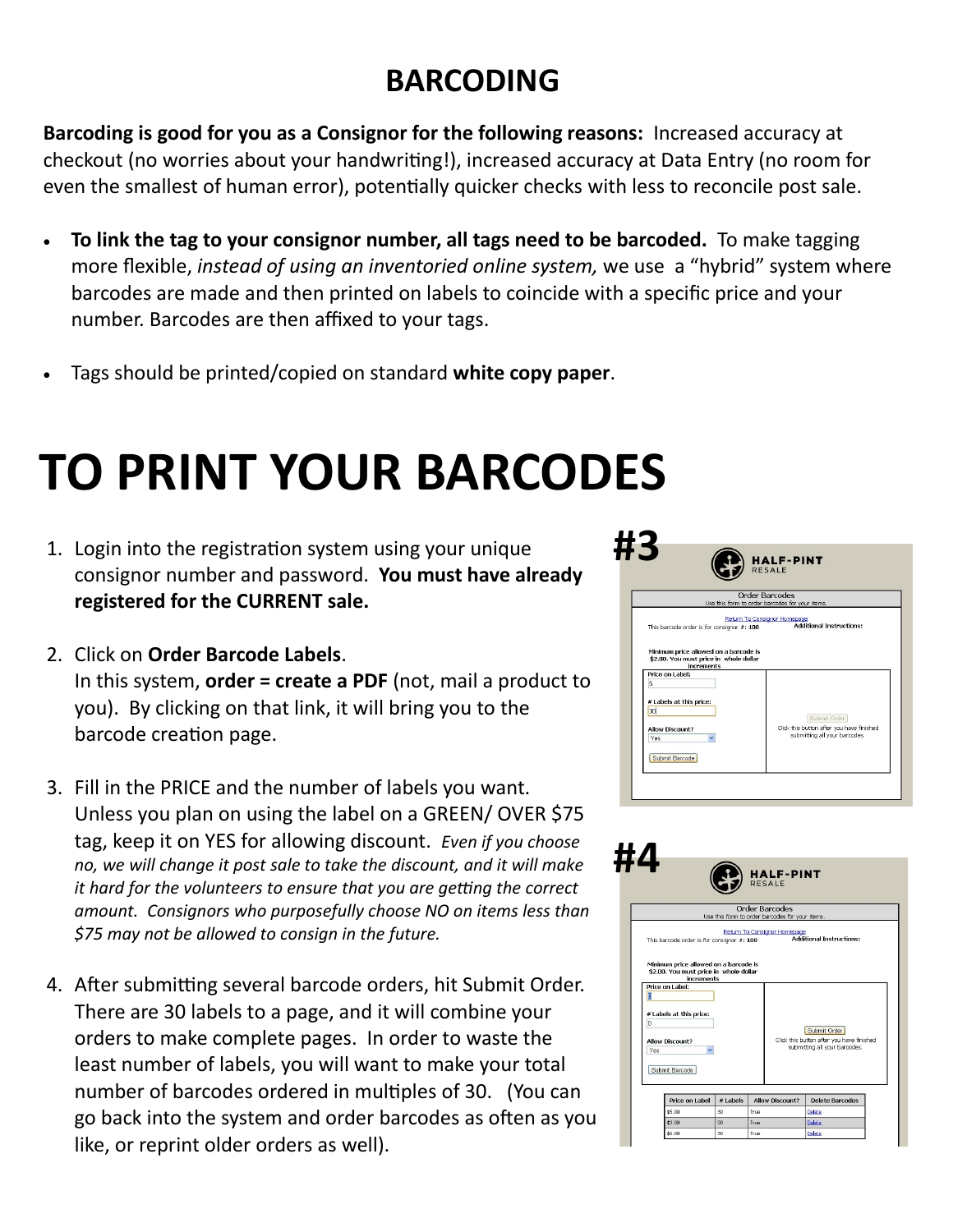## **TO PRINT YOUR BARCODES**

5. Click on "Display Barcode Labels for Printing". A pdf of your labels will open. Print onto paper or directly onto labels, whatever is easiest for you. You can also choose not to print them at all. They will be cataloged for you in your account and you can print them later.



**##5**<br>The brownloadso saved in your account and you can view it again easily by logging<br>Into your consignor homepage and clicking on the batch number for this order. To<br>display your barcodes for printing now, click the lin

#### Display Barcode Labels For Printing

If you do not wish to print your labels at this time, or if you are done printing and<br>ready to proceed you can click the link below. If you would like to place another barcode order, click here.

### **WHAT DO YOUR LABELS LOOK LIKE?**



### **WHAT DO YOU PRINT LABELS ON?**

Avery Labels 5160, or anything equivalent. As long as the full length of barcode and your number is on the label, you can use it.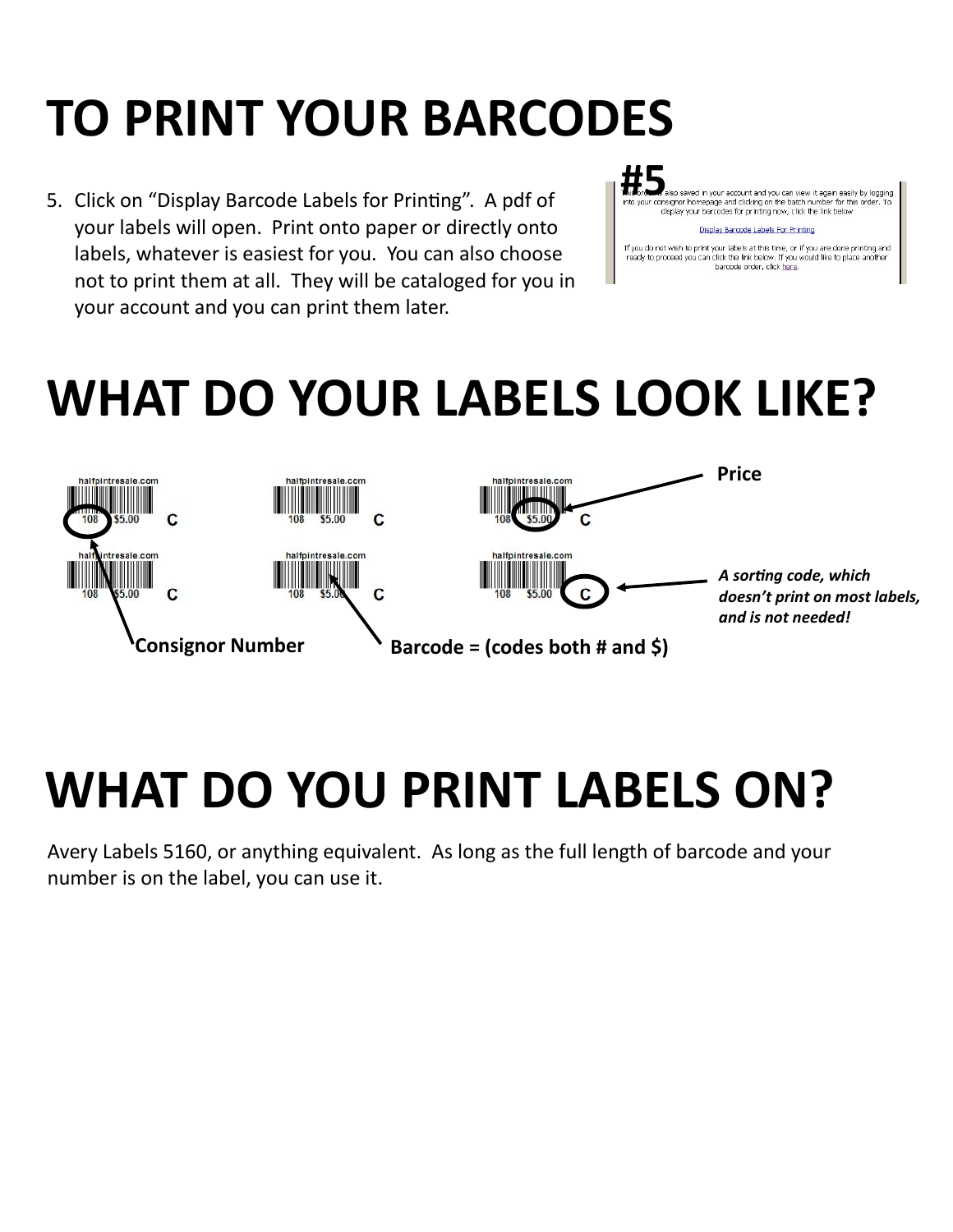# **FILLING OUT YOUR TAGS**

In the upper left hand corner there is a D. - Leave the D as is if you plan to donate the item if it is not purchased. Clearly CROSS OUT the D if you would like the item returned to you post sale. Items with the D removed from the tag all-together or circled (or any other variation!) WILL be donated.

Circle the appropriate gender (Boy or Girl) where you would like the item hung. If you feel your item is neutral, circle BOTH B and G. We reserve the right to rack the item wherever we feel it will best sell based on the volume in the area and size.

# **Size**

**Gender**

D

Write in the size of the item AS IT IS TAGGED inside the item. You can always write in the description if you think it fits differently then the tagged size.

# **Item**

Write a short description of item, including brand, number of pieces (if applicable), and general pattern description or color. Description does not need to be overly thorough - however, it needs to be complete enough that it can be re-matched with your item if the tag becomes separated.

Your consignor should be on the top of the tag. Please double check to make sure your number matches with the number on the barcode. You may add the price to the top if you like.

### **barcode**

#

Please put the barcode as CLOSE TO THE BOTTOM OF THE TAG as possible so that there is plenty of room to tear off the bottom of the tag. Do not tape over the barcode.



| D |                  |                                                           | G                 |
|---|------------------|-----------------------------------------------------------|-------------------|
|   | B<br>G<br>Size   | <b>Blue/white</b><br>striped pants<br>adjustable<br>waist | <b>Size</b><br>2T |
| # |                  | # 108                                                     |                   |
|   | Place label here | halfpintresale.com<br>\$5.00<br>108                       |                   |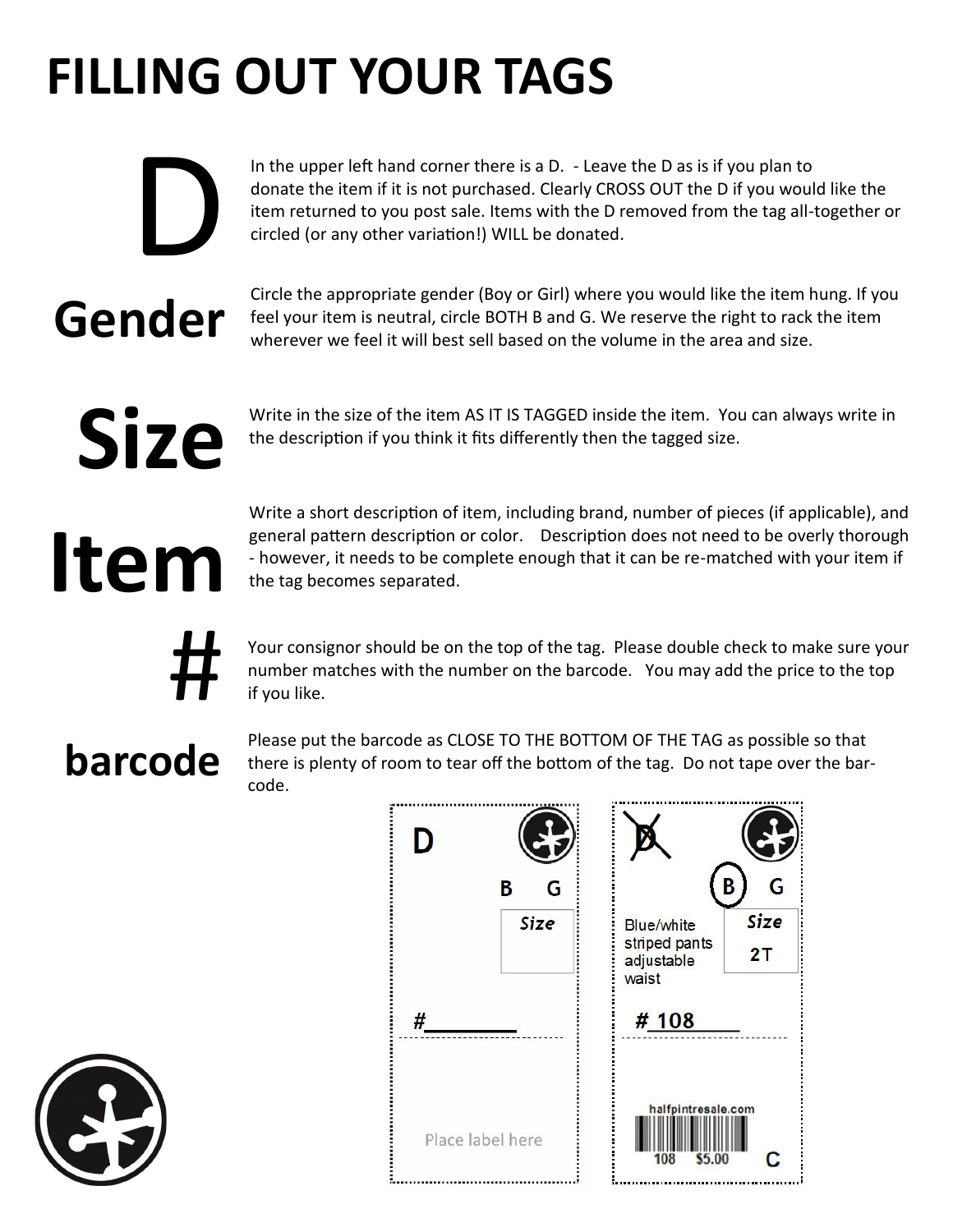# **HANGING/PACKAGING ITEMS**

• Please make sure to that all items are clean, free of wrinkles, and in good condition without stains, broken zippers, etc. Items with stains, rips, etc., will be rejected. The newer, more beautiful the item looks, the better chance it will have to sell!

### • **Items on Hangers:**

- $\Diamond$  Hanger should look like a question mark.
- Items that do not easily hang on the hanger (such as a pair of pants) should be pinned onto the hanger so that the item can be fully viewed. Shirts that don't easily fall off of a hanger, for example, do not need to be pinned.
- $\lozenge$  Try to use wire hangers for your children's items (easy to pin to, don't take up a lot of space, etc.) **The only type of hanger we will NOT allow is children's items hung on large plastic adult hangers because of the space the take up on the rack.** Don't forget - items are SOLD with the hangers, and you will not get your hangers back.
- $\Diamond$  Items grouped on a hanger MUST be the same size.

#### • **Items in Bags:**

- $\Diamond$  Bags must be "sealable" (such as Ziploc), or for larger items, in a bag that is transparent and easily opened/re-sealed (for example, with a twist-tie).
- We recommend not taping bags closed so that people can look at items (esp. shoes and onesies) However, if you feel it would be more secure, please know that items may be passed over by people who want to inspect items prior to purchase. We also reserve the right to open bags as needed.
- $\Diamond$  Tags should be attached to the bag in a way so that shoppers can easily see items in the bag. Be sure to be very descriptive of the item on your tag so that they can easily be identified and double checked.

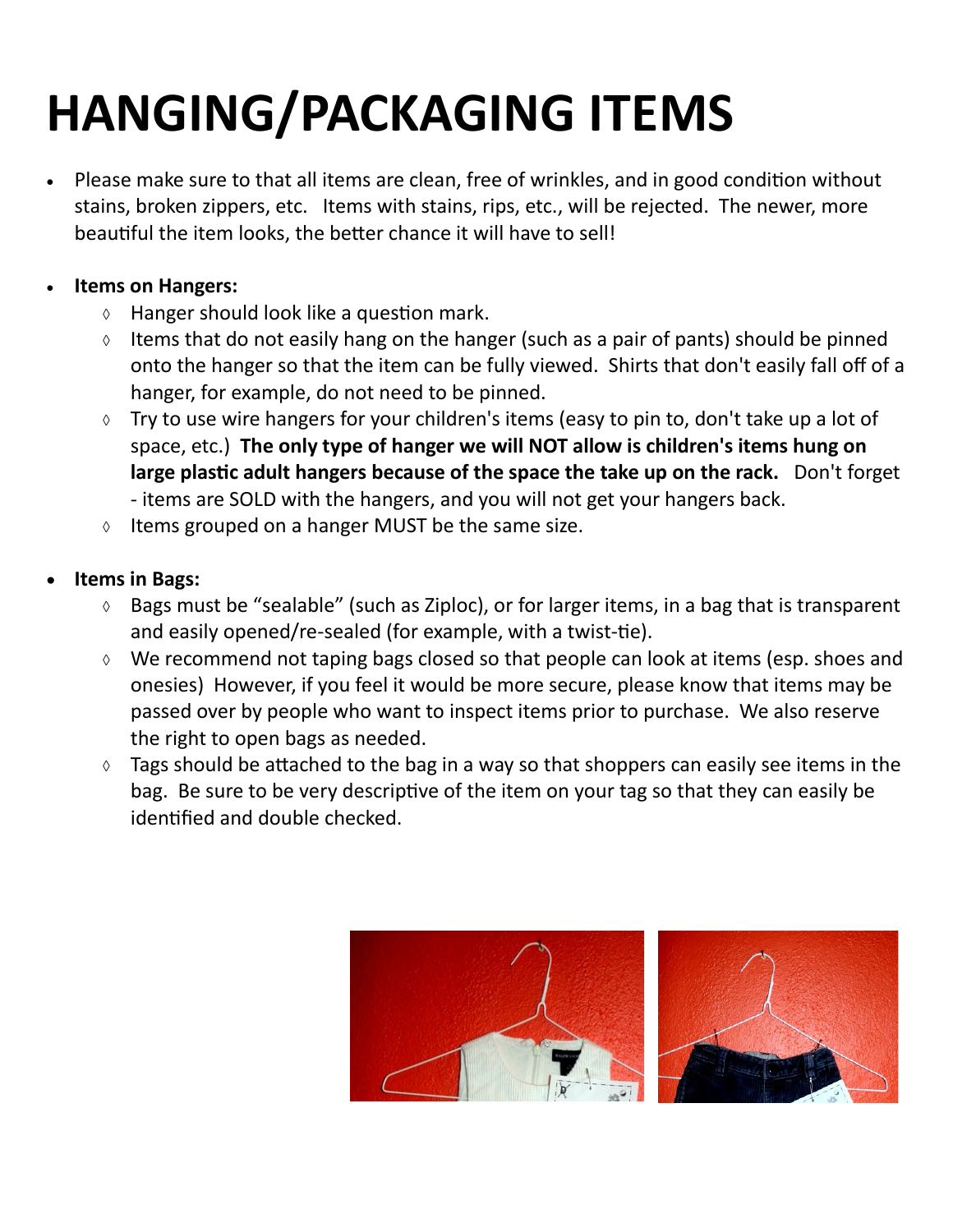## **ATTACHING TAG TO AN ITEM**

- **Tags should be attached to an item in the upper right hand corner of the item.** Imagine quickly sifting through items on a rack – You should be able to see the tag easily while you move through items.
- **Items on Hangers**
	- **Safety Pins:** The main way to attach your tags is with a safety pin. We recommend having the pin go through the clothing TWICE to secure the tag. For extra security, put a piece of tape on the tag where you plan to put the safety pin to reinforce the paper and prevent the tag from falling off the item.
	- Be considerate of the **weight of the fabric/items** and how you are pinning them. For example, if the item is lightweight fabric, put the safety pin through a seam, or reinforcing the fabric with a lightweight tape. If you are grouping two items together, be sure that the weight of one item doesn't pull on the other and create holes in the items. Better yet, use a hanger designed to hold both.
	- **Tagging Guns:** If you own one, feel free to use a tagging gun to attach your tags to the clothing. Items still must be tagged so that the tag items hang at the top right for ease of shopping. It's suggested that you tag it from the top and bottom so that it stays in the top right area and is easy to find. Use the shortest brads you can find.
	- **No staples, scotch tape, straight pins, or strings/ribbons attaching the tag to the item allowed.**
- **Items in Bags**
	- $\Diamond$  Tags must be on the OUTSIDE of the bag, and only the top half can be taped down. **The bottom half of the tag is ripped off at check-out and needs to be loose.** We recommend mailing/packaging tape as it sticks better to bags than scotch tape. Also, you may want to consider putting a SECOND tag in the bag with at least your number and price in case the tag somehow becomes separated from the bag (please write on tag SECOND TAG in description).
- For items that are **NOT on hangers or in bags (especially large items)**, consider adding a piece of tape to bottom that includes your number and price in case the tag becomes separated from item. For items that have more than one piece, consider zip-ties to hold the pieces together.

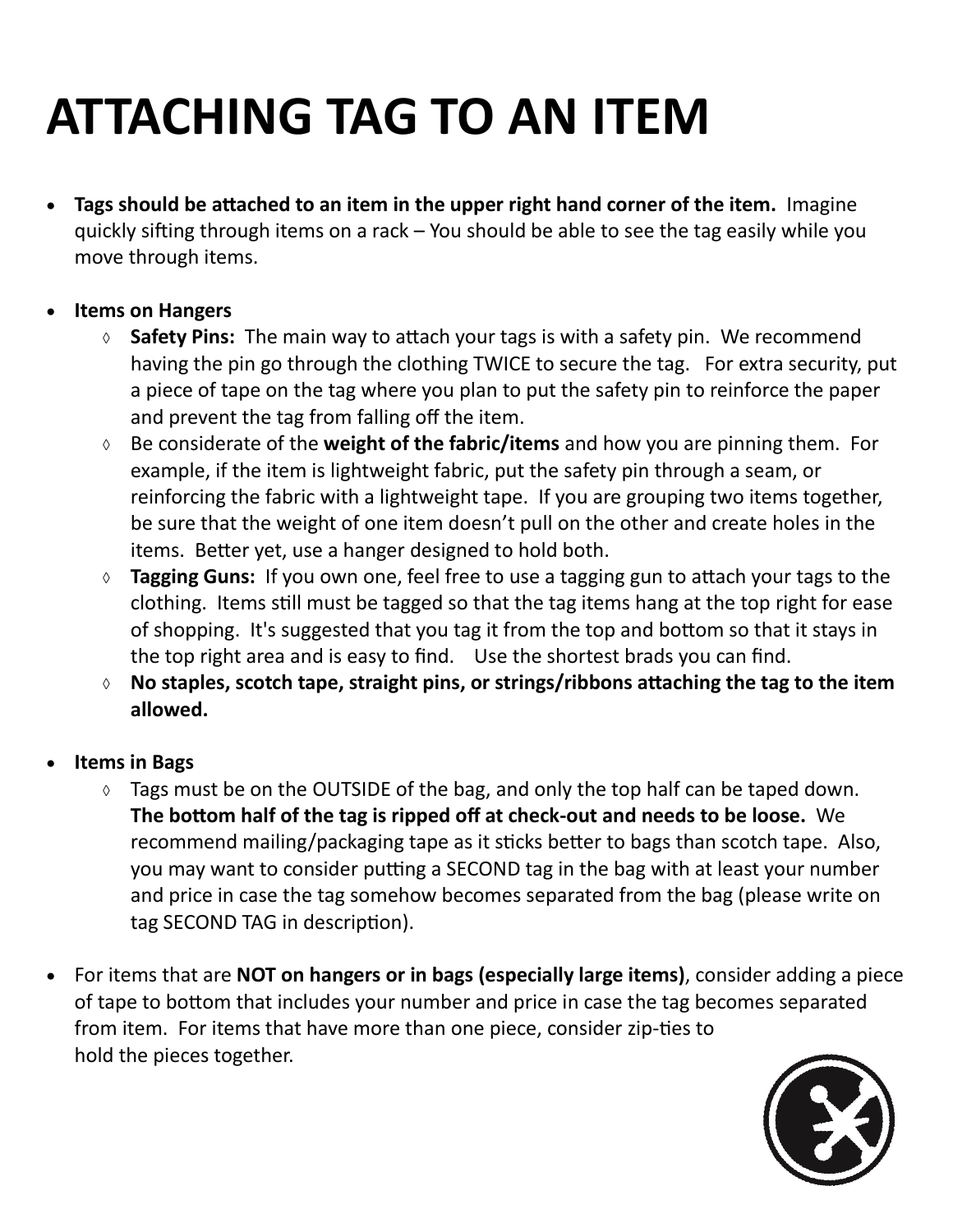## **PREP LIST FOR ITEMS**

*Please make sure to consult the website for acceptable items before tagging, as this list is a general list, including items for both seasons. If you have any questions on appropriateness, please send us an email at halfpintresale@gmail.com.* 

*Key:*

*Bagged = In a sealed bag or original packaging (see above) Hanger = On a hanger (see above) Loose = Without any type of packaging, but tagged and NOT on a hanger Any = Bagged, loose, or whatever makes the most sense for the item (although not on a hanger)*



| <b>Type of Item</b>                           | Prep of<br>Item                                          | How it will be<br><b>Displayed</b> | <b>Notes</b>                                                                                                                                                                                                                                                                                                                                                                                                                                                                                            |
|-----------------------------------------------|----------------------------------------------------------|------------------------------------|---------------------------------------------------------------------------------------------------------------------------------------------------------------------------------------------------------------------------------------------------------------------------------------------------------------------------------------------------------------------------------------------------------------------------------------------------------------------------------------------------------|
| <b>Onesies</b>                                | Bagged                                                   | bins                               | Onesies are the thinner under-clothing type item, as<br>opposed to something that is clearly designed to be a<br>SHIRT (even though it happens to have snaps at the<br>bottom). Please be especially aware of staining on<br>onesies and only include your highest quality. Bags that<br>contain even one stained item will be pulled. Consider<br>grouping onesies to reach the \$2 price minimum. You<br>can find more information on our website about this<br>category as it often confuses people! |
| <b>Underwear</b>                              | Bagged                                                   | <b>Bins</b>                        | Please, non-stained only. Group as needed.                                                                                                                                                                                                                                                                                                                                                                                                                                                              |
| Pajamas                                       | $0-3T$<br>Bagged<br>or Loose,<br>$4T+$<br>hangers        | <b>Bins</b>                        | If there is more than one piece it is recommended that<br>the items are in a baggie in order to prevent holes from<br>safety pins. This includes baby sleepers, baby sleep bags<br>(which will go in bins near the linens), etc.<br>Larger pajamas will be put on a rounder rack for easier<br>shopping.                                                                                                                                                                                                |
| <b>Shoes or Slippers</b>                      | Bagged,<br>or tied<br>together<br>with zip<br>ties, etc. | <b>Bins</b>                        | Shoes should be almost new or free from extensive<br>wear. Well used shoes just don't sell! Also make sure<br>that the soles of the shoes are CLEAN! Most shoes run<br>through the wash well. Make sure they are dry before<br>they are bagged or they will mold and will be pulled.                                                                                                                                                                                                                    |
| <b>Socks</b>                                  | Bagged                                                   | <b>Bins</b>                        | Group as needed.                                                                                                                                                                                                                                                                                                                                                                                                                                                                                        |
| <b>Accessories (baby</b><br>hats, headbands)  | Bagged                                                   | <b>Bins</b>                        | Group as needed.                                                                                                                                                                                                                                                                                                                                                                                                                                                                                        |
| Summer Hats /<br>Winter<br><b>Accessories</b> | <b>Bagged</b><br>or Loose                                | <b>Bins</b>                        |                                                                                                                                                                                                                                                                                                                                                                                                                                                                                                         |
| <b>Swimming Suits</b>                         | Bagged<br>or Loose                                       | <b>Bins</b>                        |                                                                                                                                                                                                                                                                                                                                                                                                                                                                                                         |
| Costumes/<br>Dress-up/Dance                   | Hangers<br>or<br>Bagged                                  | Racks, Bins                        | Outfits/Clothing should be on hangers. Accessories<br>associated with these will be put in bins near costumes/<br>dance as appropriate.                                                                                                                                                                                                                                                                                                                                                                 |
| <b>Clothing and</b><br><b>Outerwear</b>       | Hangers                                                  | Racks                              | All other clothing (or worn items) must be hung on a<br>hangers. Buntings are often put in bins near the coats and<br>do not need to be on hangers.                                                                                                                                                                                                                                                                                                                                                     |

### **WEARABLE ITEMS**